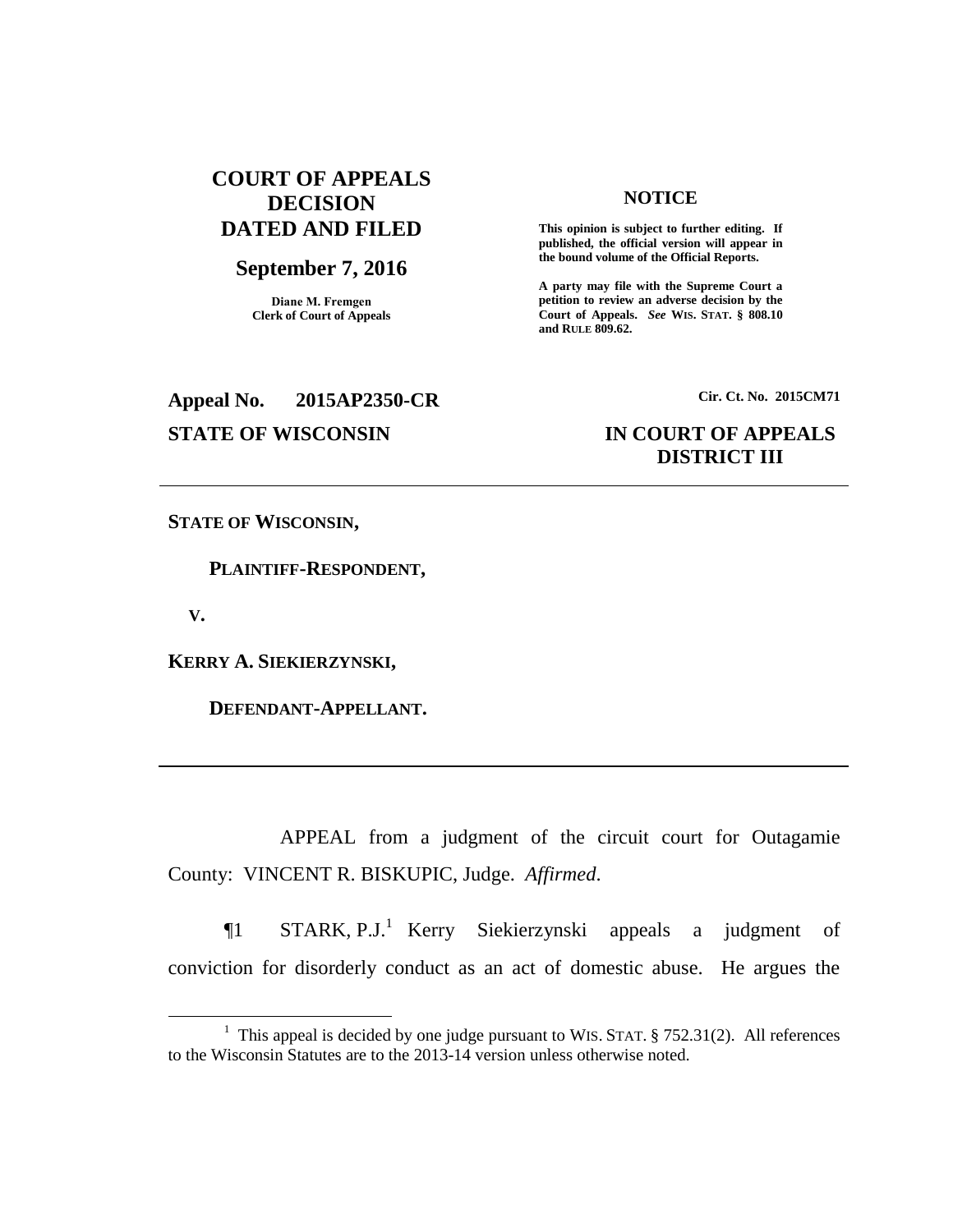evidence presented at his trial was insufficient for the jury to find him guilty of disorderly conduct. We disagree and affirm.

### **BACKGROUND**

¶2 Siekierzynski was charged with disorderly conduct as an act of domestic abuse, in violation of WIS. STAT. §§ 947.01(1) and 968.075(1)(a). The charges arose out of an incident on October 11, 2014, involving Siekierzynski and A.B., his ex-wife. A.B. and Siekierzynski were divorced in August 2014 and had a child who was fourteen months old at the time of the incident. A.B. had primary placement of the child, and she supervised the child's visits with Siekierzynski pursuant to court order.

¶3 At trial, A.B. testified that she and Siekierzynski began to argue regarding the care of their child during a visit she supervised at Siekierzynski's residence. While neither adult shouted at each other, A.B testified at one point Siekierzynski grabbed her arm "very hard" and "pushed her to the right." A.B. told Siekierzynski to stop and not to touch her again, that she did not "feel very safe," that she was "scared" and she did not like his "behavior." She described Siekierzynski as being "really upset" and sobbing about the unfairness of the visitation, stating:

> I do remember after he talked about things being unfair he kept sobbing. Then he would get angry again, and he said who are you? And at some point in that part of the conversation he called me a creature, and that's when I started the flight-or-fight response.

¶4 A.B. testified that Siekierzynski "was getting very into her personal space" so she began to collect the child's things and told Siekierzynski she would leave if he did not calm down. As A.B. took the child from Siekierzynski's arms,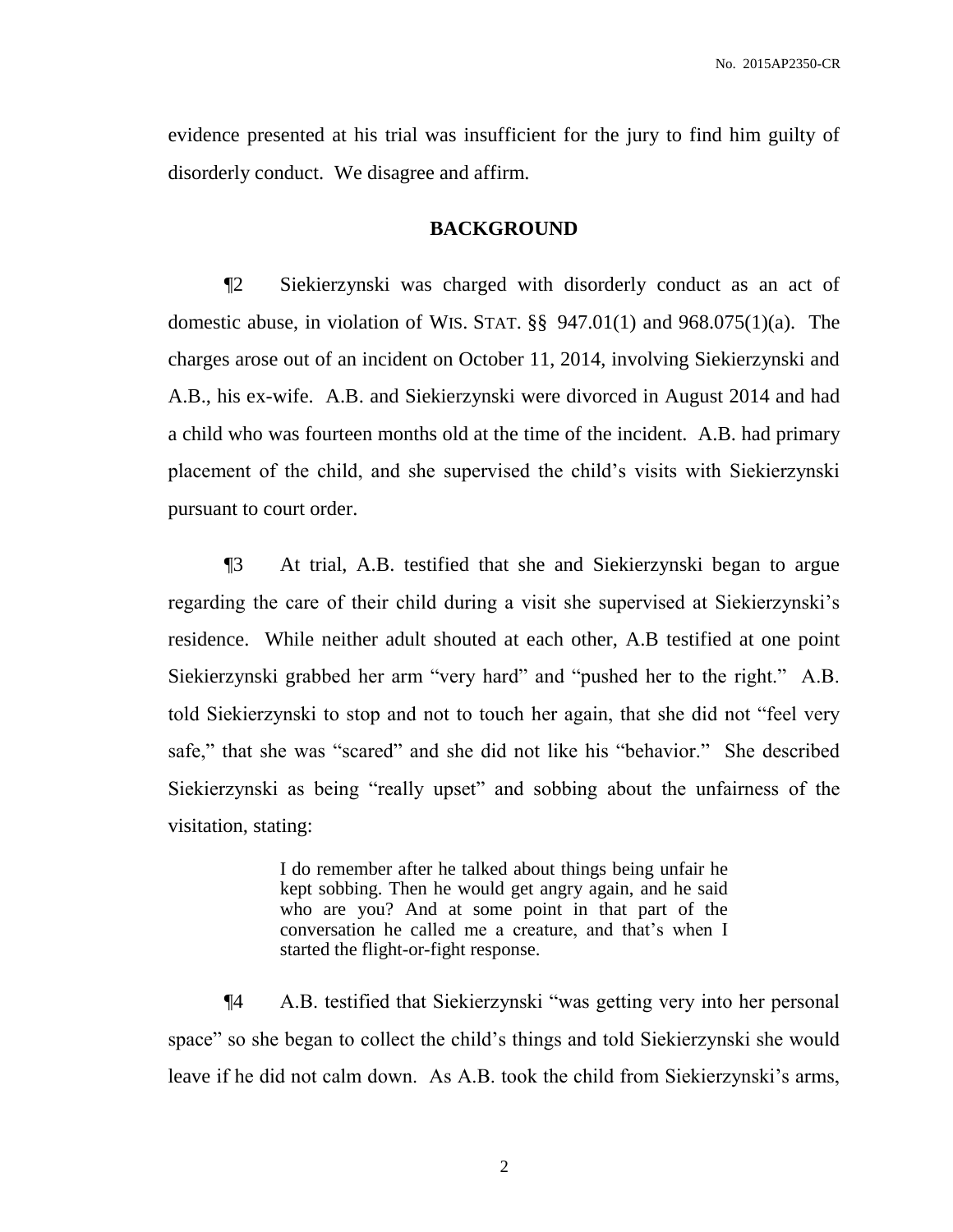Siekierzynski began to videotape A.B. with his phone, which caused A.B. to be frightened. A.B. tried to leave through the front and back doors, but Siekierzynski stopped her by placing his body between her and the doors. Siekierzynski told A.B. that she could leave, but their child would remain at his residence with him. After A.B.'s further attempts to leave through the front and back doors with the child were blocked, Siekierzynski said he was calling "[Child Protective Services]" to tell them that A.B. was interfering with his court-ordered visitation time. A.B. took that opportunity to exit Siekierzynski's residence with the child and drove away. Siekierzynski did not pursue A.B. outside his residence.

¶5 After driving for about a mile and a half, A.B. stopped her vehicle on the side of the road and called the police. Officer James Gray testified that he made initial contact with A.B. where she had parked. After speaking with A.B., Gray proceeded to Siekierzynski's residence where he found Siekierzynski sitting and crying outside near the front door. Siekierzynski told Gray he and his ex-wife had an argument and admitted that he had stood in front of the door when A.B. wanted to leave. He was later arrested. A jury ultimately found Siekierzynski guilty of disorderly conduct. $2$ 

# **DISCUSSION**

¶6 Upon a challenge to the sufficiency of the evidence, this court will not substitute its judgment for that of the trier of fact unless "the evidence, viewed most favorably to the state and the conviction, is so lacking in probative value and force that no trier of fact, acting reasonably, could have found guilt beyond a

 $\overline{a}$ 

<sup>&</sup>lt;sup>2</sup> Siekierzynski did not testify at trial.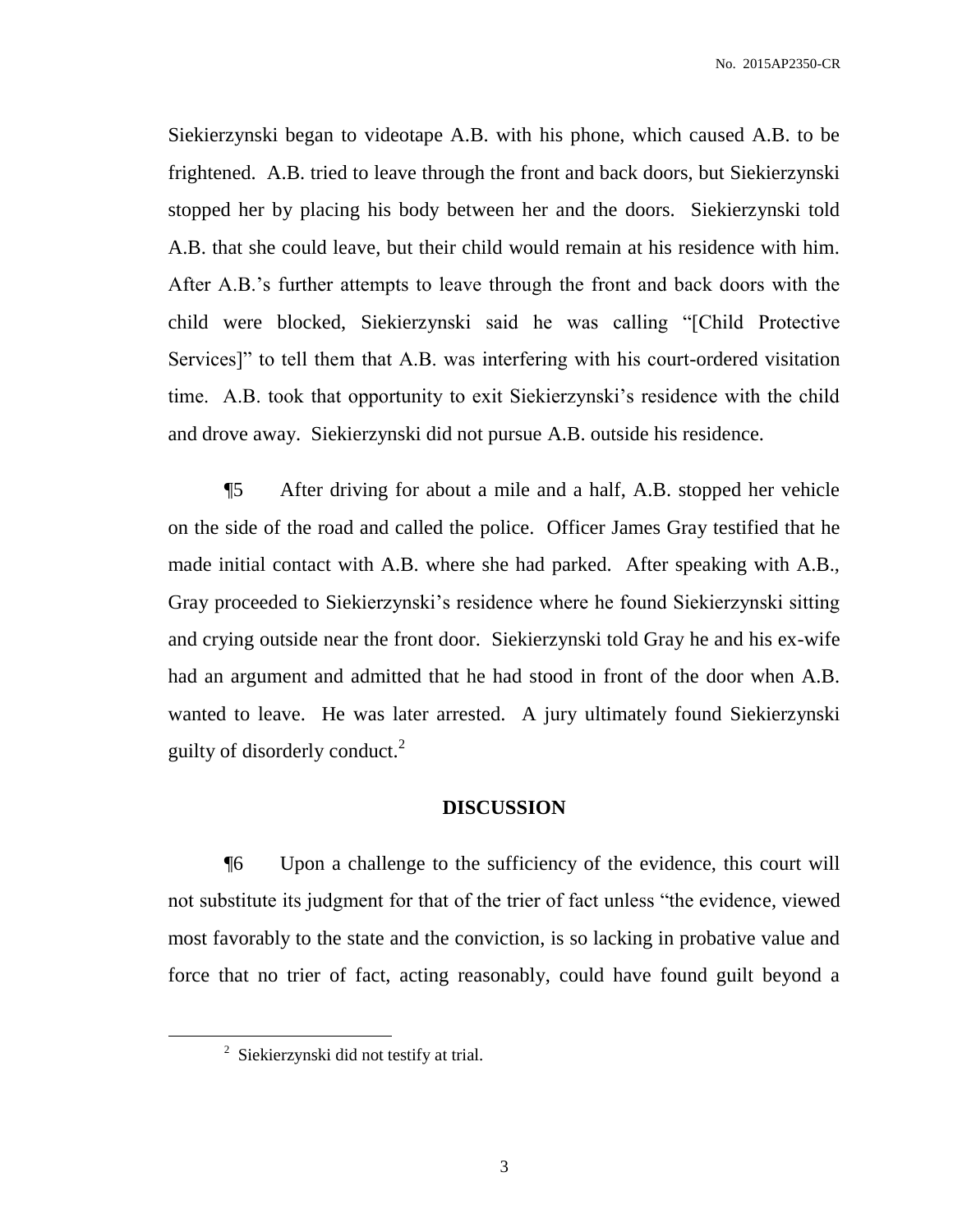reasonable doubt." *State v. Poellinger*, 153 Wis. 2d 493, 507, 451 N.W.2d 752 (1990). A jury, however, cannot base its findings on conjecture and speculation, and the facts in the record must support the inferences of the jury. *Id.*

¶7 WISCONSIN STAT. § 947.01(1) provides: "Whoever, in a public or private place, engages in violent, abusive, indecent, profane, boisterous, unreasonably loud or otherwise disorderly conduct under circumstances in which the conduct tends to cause or provoke a disturbance is guilty of a Class B misdemeanor." Disorderly conduct cases are often fact-specific. "An objective analysis of the conduct and circumstances of each particular case must be undertaken because what may constitute disorderly conduct under some circumstances may not under others." *State v. Schwebke*, 2002 WI 55, ¶24, 253 Wis. 2d 1, 644 N.W.2d 666. "An examination of the circumstances in which the conduct occurred must take place, considering such factors as the location of the conduct, the parties involved, and the manner of the conduct." *Id.*, ¶30; *see also City of Oak Creek v. King*, 148 Wis. 2d 532, 540, 436 N.W.2d 285 (1989) (conduct must generally have "a tendency to disrupt good order").

¶8 The State limited the disorderly conduct charge to alleging that Siekierzynski's conduct was abusive or otherwise disorderly. As a result, in order to convict Siekierzynski, the State was required to prove his conduct was abusive or otherwise disorderly and that such conduct occurred under circumstances that tended to cause or provoke a disturbance. *See State v. Douglas D.*, 2001 WI 47, ¶15, 243 Wis. 2d 204, 626 N.W.2d 725.

# **I. Abusive Conduct**

¶9 Siekierzynski acknowledges that speech can be abusive when it carries with it the "non-speech element of an express or implied threat or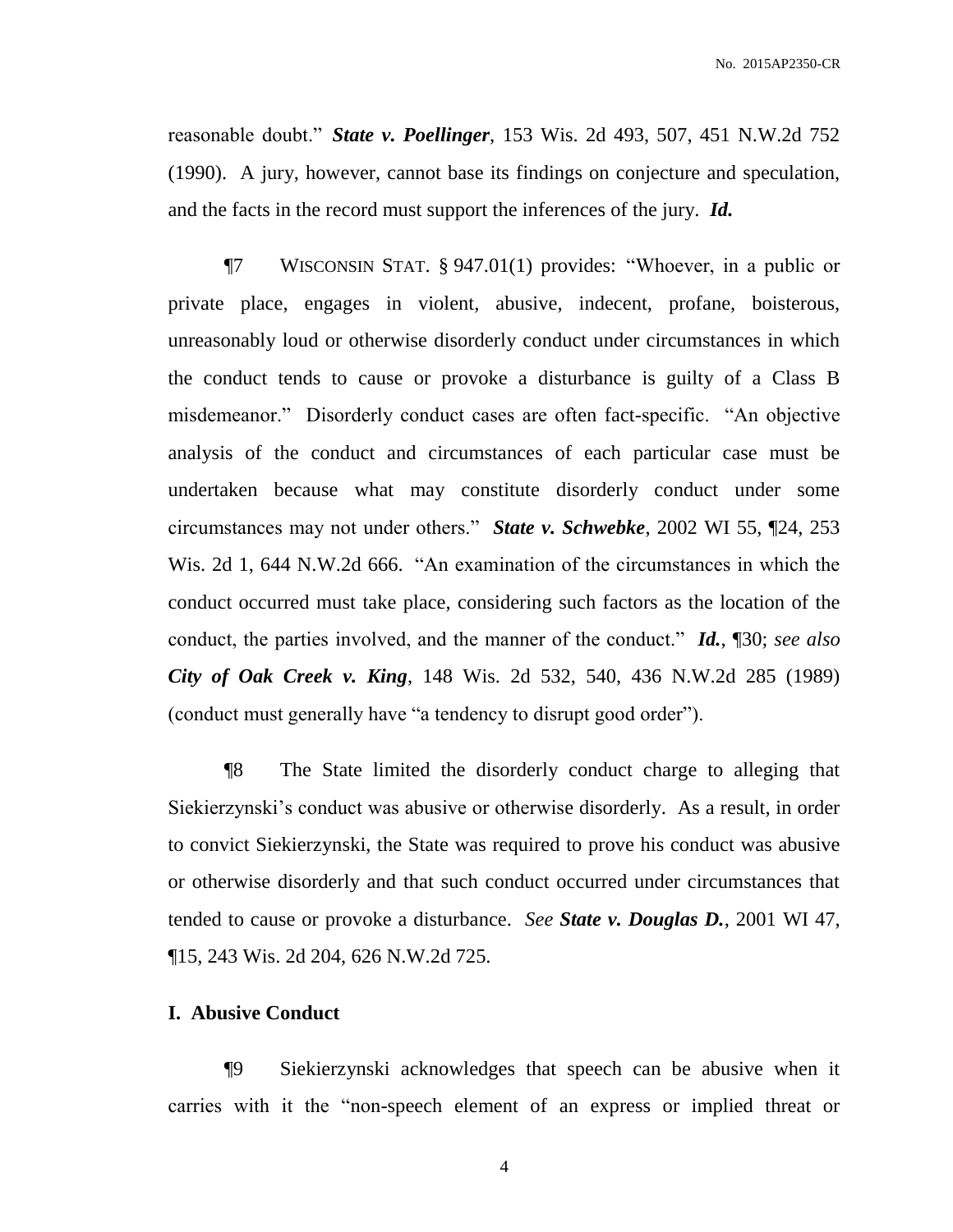challenge to fight." *Id.*, ¶24. Siekierzynski asserts, however, that the State presented no evidence his speech was abusive. Siekierzynski notes he and A.B. argued without raising their voices and that calling A.B. a "creature" and asking her "who are you" was far less damaging than language found to be abusive elsewhere. *See, e.g., Lane v. Collins*, 29 Wis. 2d 66, 72, 138 N.W.2d 264 (1965) (insulting a person under charged circumstances likely to result in retaliation may be construed as abusive conduct).

¶10 Siekierzynski also acknowledges that abuse may generally include both violent and non-violent conduct. *See Evans v. DOJ*, 2014 WI App 31, ¶15 n.4, 353 Wis. 2d 289, 844 N.W.2d 403. However, he argues that his physical conduct could not be reasonably viewed as abusive. He asserts abuse should be defined as in WIS. STAT. § 813.12(1)(am)<sup>3</sup> and blocking A.B.'s exit and grabbing her forearm does not constitute abuse under that definition. Although he concedes grabbing A.B.'s forearm could be construed as an intentional infliction of physical pain, which is one of the bases to find abuse under § 813.12(1)(am), he argues the

 $\overline{a}$ 

<sup>&</sup>lt;sup>3</sup> WISCONSIN STAT. § 813.12(1), which defines "domestic abuse" for the purposes of issuing domestic abuse restraining orders and injunctions, states in relevant part:

<sup>(</sup>am) "Domestic abuse" means any of the following engaged in by … an adult against his or her adult former spouse … or by an adult against an adult with whom the person has a child in common:

 <sup>1.</sup> Intentional infliction of physical pain, physical injury or illness.

 <sup>2.</sup> Intentional impairment of physical condition.

 <sup>3.</sup> A violation of s. 940.225 (1), (2) or (3) [sexual assault].

 <sup>4.</sup> A violation of s. 940.32 [stalking].

 <sup>5.</sup> A violation of s. 943.01, [damage to property] involving property that belongs to the individual.

 <sup>6.</sup> A threat to engage in the conduct under subd. 1., 2., 3., 4., or 5.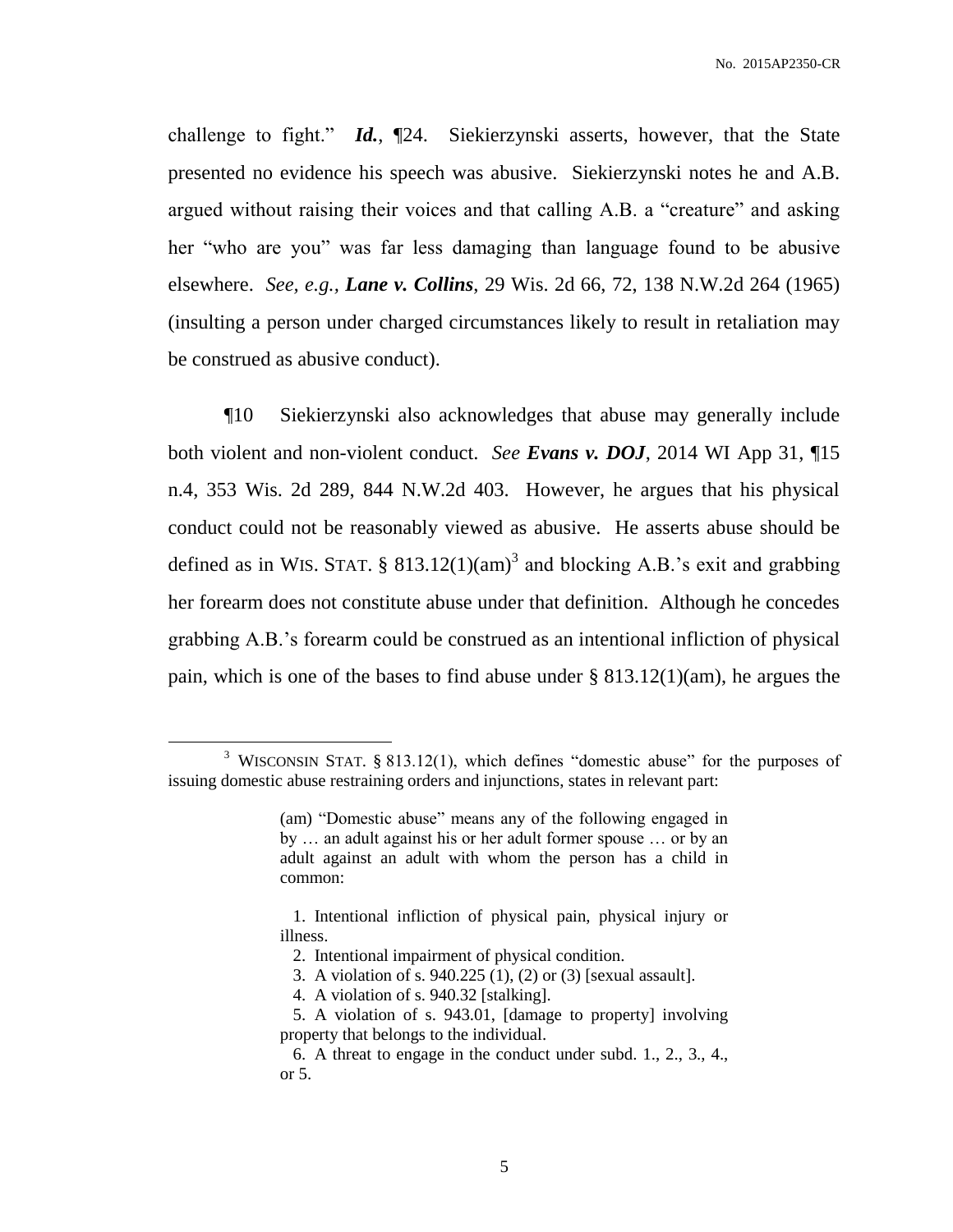State presented no evidence that Siekierzynski grabbed A.B.'s arm with the subjective intent to cause her pain.

¶11 We first note that Siekierzynski's attempt to define "abusive" by referencing "domestic abuse" under WIS. STAT. § 813.12(1)(am) is made without reference to any binding or persuasive legal authority. Siekierzynski fails to indicate why the term "abusive" as found in WIS. STAT. § 947.01(1) should be defined under § 813.12(1)(am), as there is no cross-reference in ch. 813 to the disorderly conduct statute. Siekierzynski also does not address why § 813.12(1)(am) would apply here, but WIS. STAT. § 968.075(1), also defining "domestic abuse" in the context of mandatory arrest, would not. While the differences in the definitions are minor,  $\S 968.075(1)(a)4$ . defines domestic abuse as "[a] physical act that may cause the other person *reasonably to fear imminent engagement* in the conduct described under subd. 1., 2. or 3. [equivalent to 1., 2., or 3. of § 813.12(1)(am)]." (Emphasis added.) Siekierzynski does not account for this difference.

¶12 Moreover, Siekierzynski's claims of non-abusive behavior appear to be based upon the characteristics of each comment and act in isolation. The jury was not required to evaluate the evidence that way and was permitted to take into account the circumstances and "the manner of the conduct" in question. *See Schwebke*, 253 Wis. 2d 1, ¶24. Siekierzynski's speech—calling A.B. a "creature," saying "who are you," and telling A.B. that she could leave but the child would remain—occurred in the context of a dispute between two parents over the care for their child. Siekierzynski and A.B. had been divorced only two months at the time, their divorce had been contentious, and the circumstances of this visitation were, according to A.B., "tense" from the start. The language, accompanied by Siekierzynski's physical acts of grabbing or pushing A.B.'s arm, and then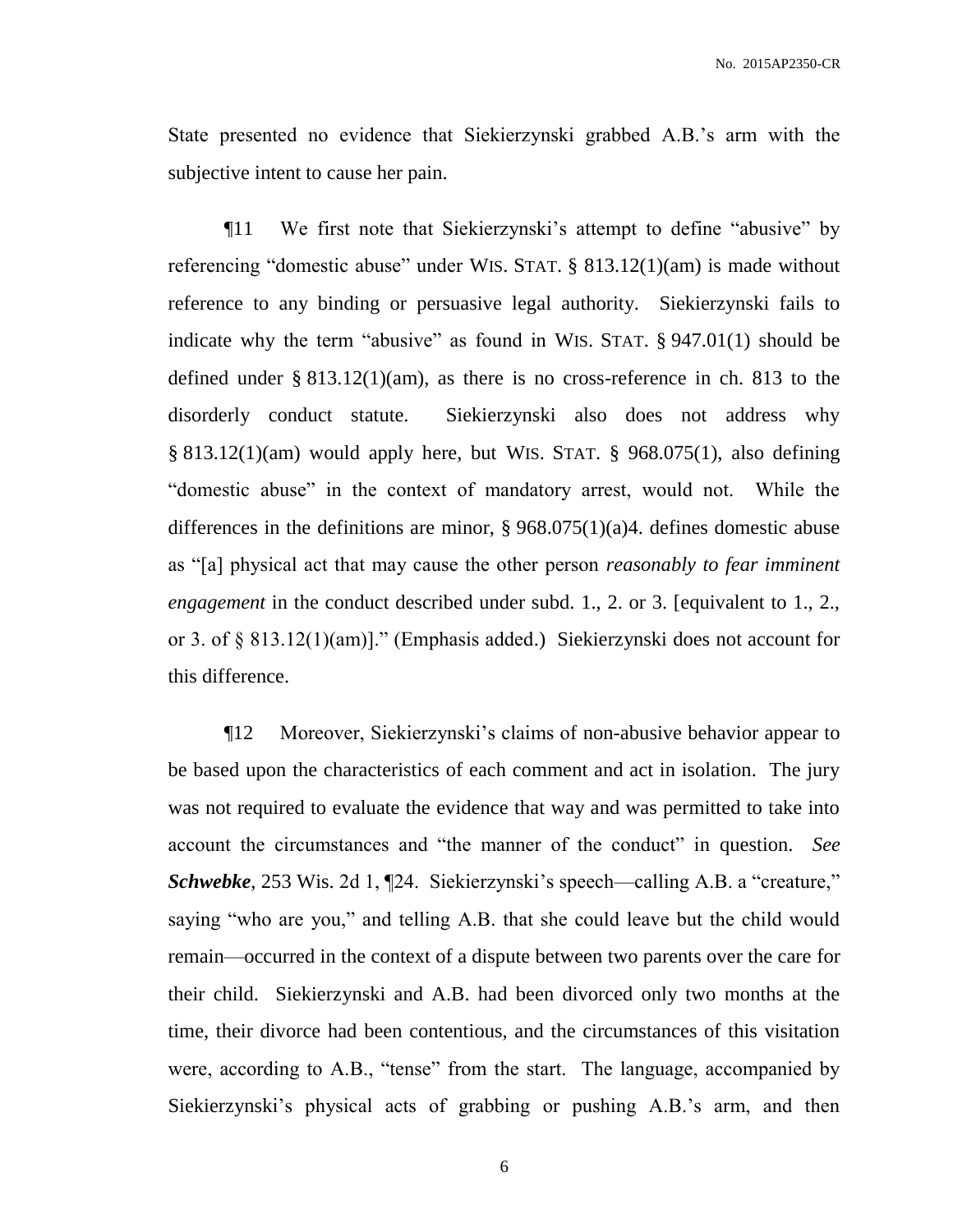blocking her exit from the residence, all in the immediate presence of their child, could reasonably be viewed by the jury as an implied threat that Siekierzynski objected to A.B.'s control of the situation beyond mere argument, and that he would not permit her to remove their child from his home.

¶13 Viewing the evidence in the light most favorable to the State and the conviction, a jury could reasonably find, in this emotionally charged situation, Siekierzynski's comments and behavior exhibited "an express or implied threat or challenge to fight" with A.B. and, as a result, that Siekierzynski's conduct was abusive. *Douglas D.*, 243 Wis. 2d 204, ¶24. The State provided sufficient evidence of one factor to convict for disorderly conduct. Therefore, we need not address Siekierzynski's claim that his conduct was not otherwise disorderly.

## **II. Conduct Tending to Cause or Provoke a Disturbance**

¶14 Siekierzynski next argues that even if the jury could reasonably conclude his conduct was abusive or otherwise disorderly, the State failed to present sufficient evidence to prove that his conduct under WIS. STAT. § 947.01(1) "tend[ed] to cause or provoke a disturbance." Conduct that tends to cause or provoke a disturbance can be private in nature, but only to the extent that it entails a "real possibility that this disturbance will spill over and cause a threat to the surrounding community as well." *Schwebke*, 253 Wis. 2d 1, ¶31. When a private disturbance may affect the "overall safety and order in the community," the State has an interest in regulating that conduct underlying the disturbance. *Id.*

¶15 Siekierzynski recognizes that domestic incidents are of concern to the State and that purely private conduct may disrupt the community at large, but argues there is "a line between argument and domestic abuse." Relying on *State v. Zwicker*, 41 Wis. 2d 497, 515, 164 N.W.2d 512 (1969), Siekierzynski notes the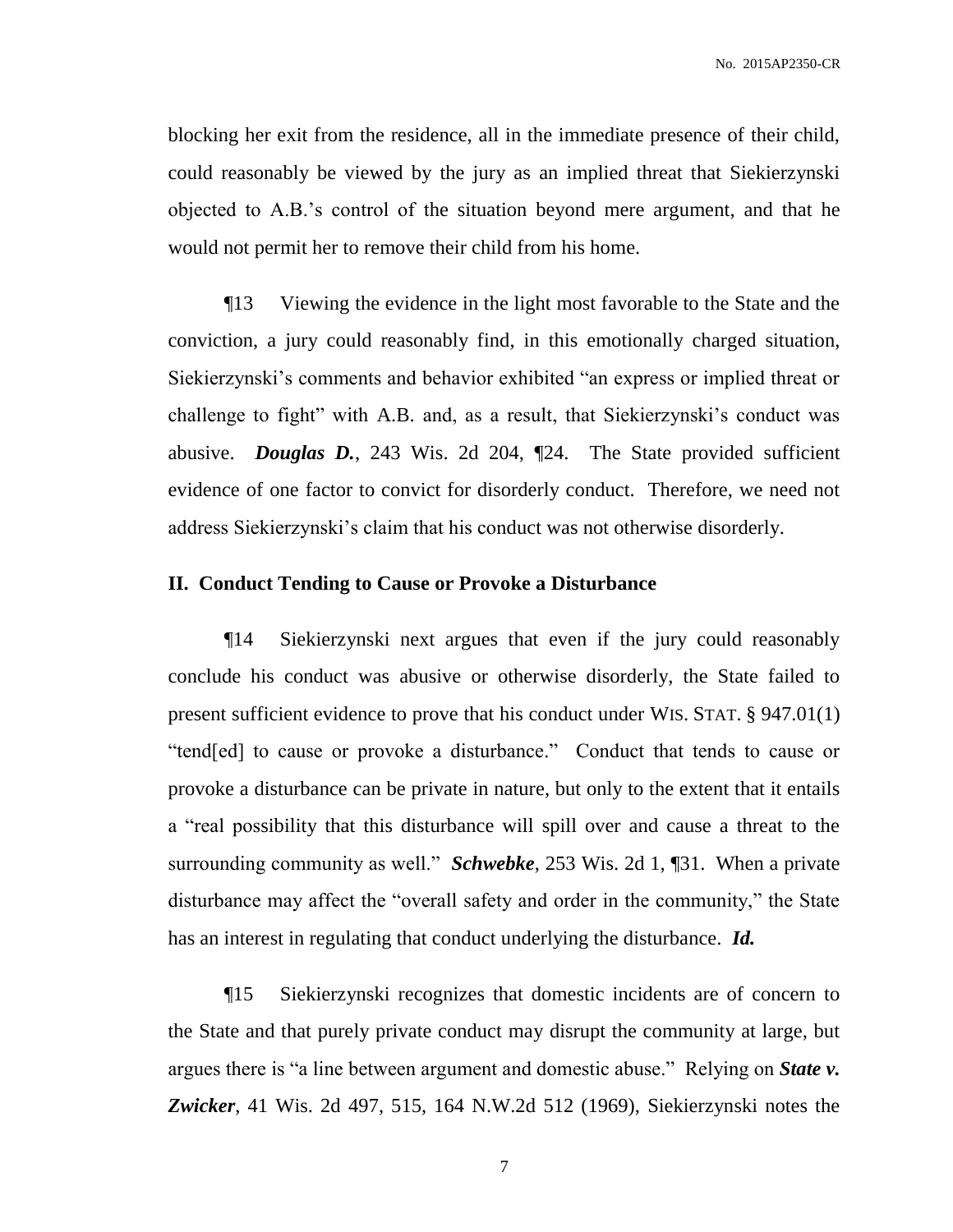"design of the disorderly conduct statute is to proscribe substantial intrusions which offend the normal sensibilities of average persons or which constitute significantly abusive or disturbing demeanor in the eyes of reasonable persons." *Id.* at 508. In the present case, Siekierzynski claims his argument with A.B. was private and not loud, profane or disruptive to others. A.B. testified that Siekierzynski did not threaten to hurt their child, and that she realized Siekierzynski was crying and upset because A.B. was going to take their child away from him. Siekierzynski contends his argument with A.B., while perhaps uncomfortable, did not present a "real possibility that this disturbance [would] spill over and cause a threat to the surrounding community." *See Schwebke*, 253 Wis. 2d 1, [31. He asserts while A.B. may have been unnerved by the argument, the disorderly conduct statute does not punish conduct "which might offend some hypercritical individual." *Zwicker*, 41 Wis. 2d at 508*.*

¶16 These arguments, however, fail to reflect the totality of the evidence at trial. The jury heard evidence that the argument between Siekierzynski and A.B. involved physical action by Siekierzynski against A.B. and repeated physical restriction of her movement. Siekierzynski intended that A.B. leave his residence, but do so without their child, contrary to their divorce decree. A.B. did manage to leave the residence with the child, but only after Siekierzynski had repeatedly attempted to prevent her from doing so. A reasonable jury could well conclude such conduct affected the overall safety of A.B., the child, and order in the community represented by the existing court order regarding visitation and custody rights.

¶17 The jury could further determine this private incident had public characteristics. While A.B. acknowledged she was unhurt and Siekierzynski never verbally threatened to harm her or their child, A.B. nonetheless felt frightened,